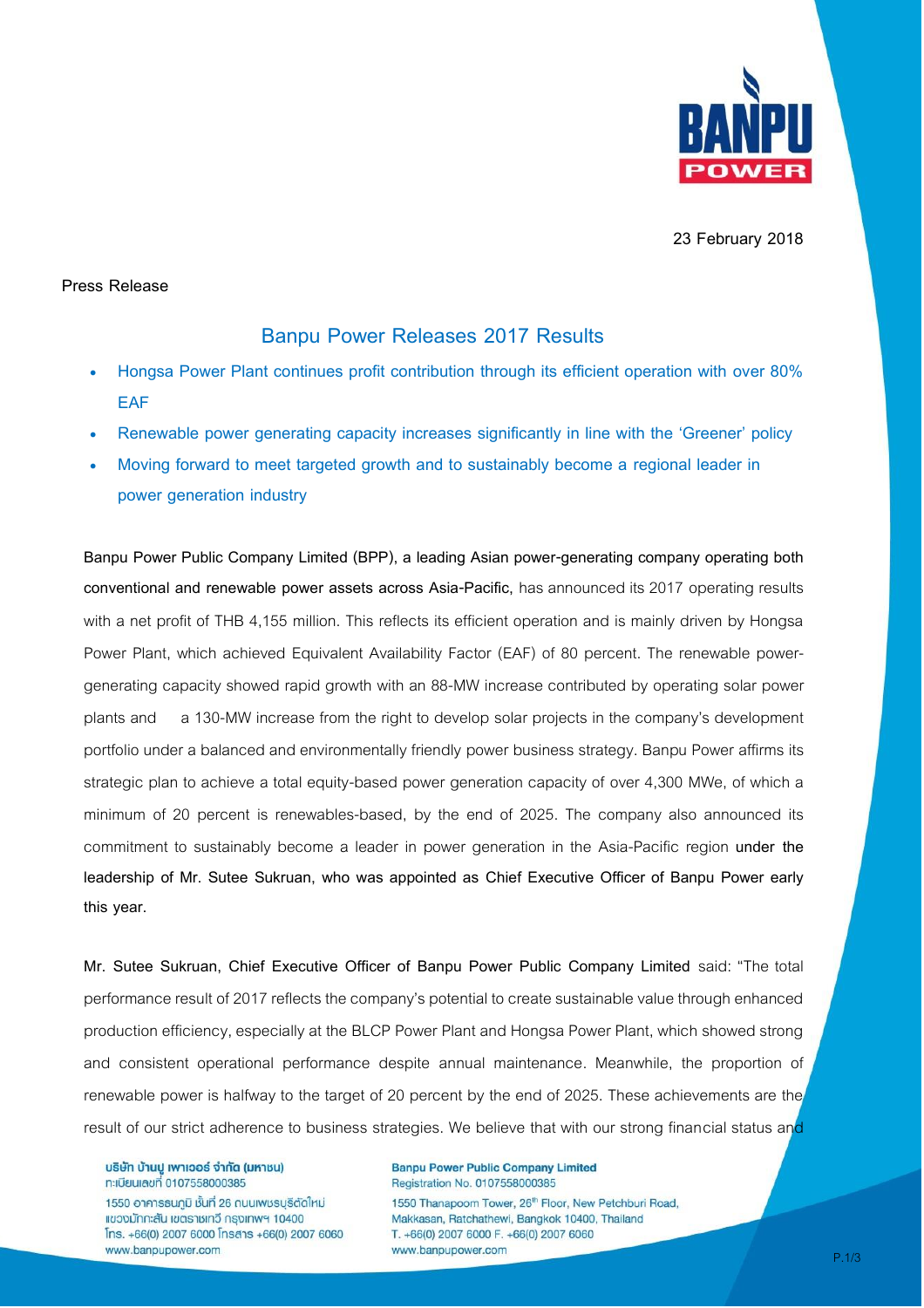

low debt-to-equity ratio, Banpu Power will be able to expand investment opportunities in related businesses to continuously generate sustainable growth and returns."

In 2017, Banpu Power Public Company Limited reported total revenue of THB 6,419 million, a 16-percent increase over last year. This includes THB 659 million from six operational solar power plants in China and THB 5,760 million from Combined Heat and Power Plants (CHP) at Luannan, Zhengding and Zouping. Despite the increasing cost of coal, which affected performance of power plants in China during Q4/2017, Banpu Power successfully managed risks and made a profit through increases in sales of powerand steam during the winter season.

Banpu Power recorded THB 3,682 million in share of profit, a 5-percent increase YoY, from Hongsa Power Plant's equity income at THB 2,235 million (including translation exchange loss of THB 908 million), a 28-percent increase YoY, resulting from strong and consistent operational performance, while BLCP Power Plant reported equity income at THB 1,487 million (including translation exchange loss of THB 430 million), a 38-percent decrease YoY. However, the total shared profits excluding the currency conversion effect recorded THB 5,060 million, a significant increase driven by the enhanced production performance of both power plants.

**From today until 2023**, Banpu Power has 2,789 MWe total power-generating capacity which includes 2,068 MWe from commercially operating power plants and 721 MWe from the upcoming projects in the pipeline. The company continues to focus on creating stable share of profit with good equivalent availability factor (EAF) from the power plants in Thailand and Lao PDR, while improving the operationefficiencyand project development of CHP plants, solar power plants and Shanxi Lu Guang power plant project in China in much the same way as the solar projects in Japan, so that they can start operating commercially as planned. In 2018, Banpu Power is recording greater power-generating capacity of 52 MWe from the expansion of Luannan CHP plant phase 2 in China, and 44.5 MWe more from 3 solar projects in Japan.

"Banpu Power continues to create business growth by exploring investment opportunities in both conventional and renewable power assets in every country in which we are currently operating as well as in potential markets such as Vietnam, to expand our power-generating capacity to over 4,300 MWe, with a

**ทะเบียนเลขที่ 0107558000385** 

1550 อาคารธนภูมิ ชั้นที่ 26 ถนนเพชรบุรีตัดใหม่ แขวงมักกะสัน เขตราชเทวี กรุงเทพฯ 10400  $[$ ns. +66(0) 2007 6000  $[$ nsans +66(0) 2007 6060 www.banpupower.com

minimum of 20 percent from renewables. In 2018, we will integrate our strengths in our established<br>Banpu Power Public Company Limited Registration No. 0107558000385

> 1550 Thanapoom Tower, 26<sup>th</sup> Floor, New Petchburi Road, Makkasan, Ratchathewi, Bangkok 10400, Thailand T. +66(0) 2007 6000 F. +66(0) 2007 6060 www.banpupower.com